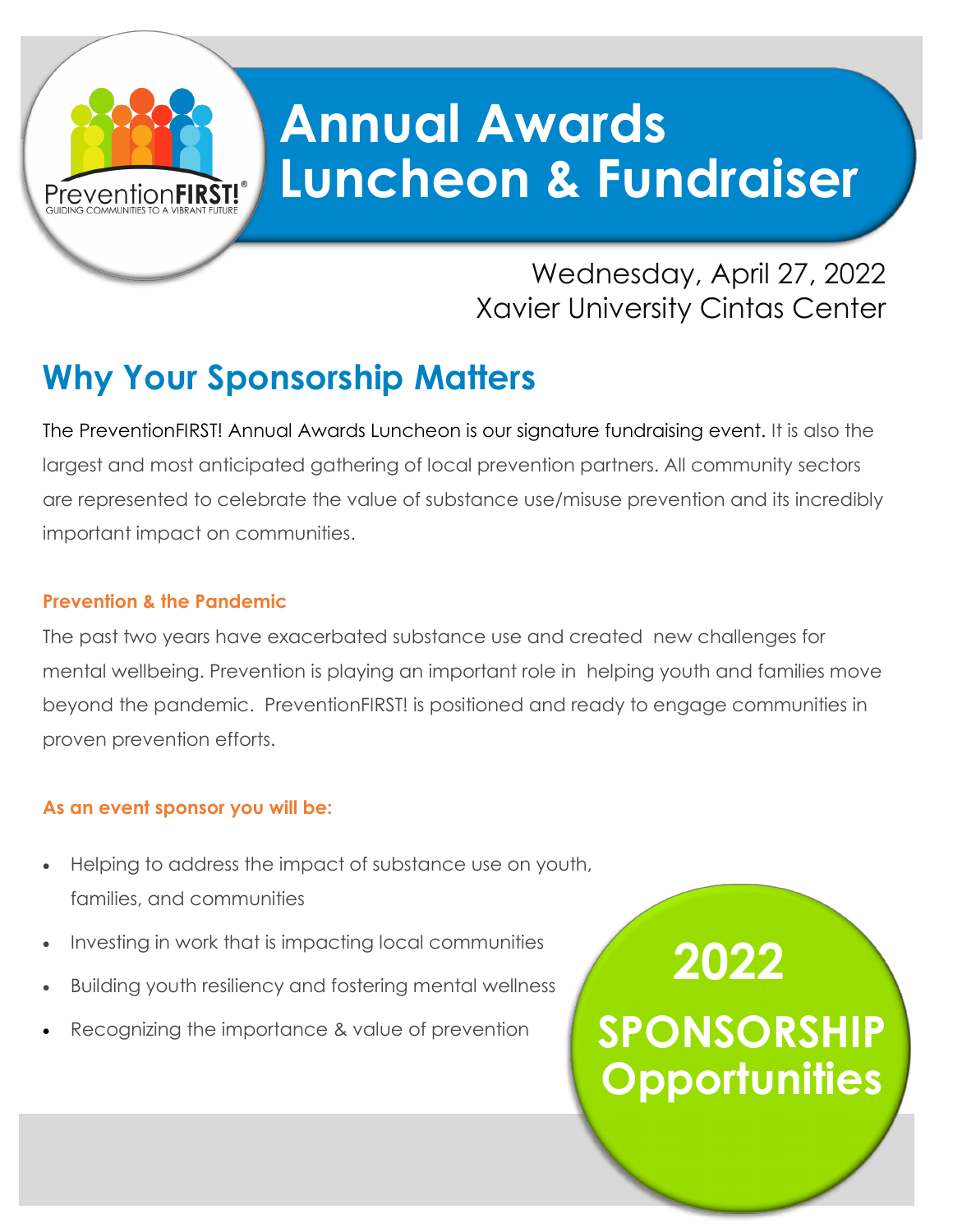## **Promote Your Organization!**

This event is promoted through our network of over 3500 followers and subscribers and highlighted by local media and business and community publications. Annually, nearly 200 community leaders, nonprofits, public agencies, social service providers, faith leaders, schools, local community and youth coalitions attend to recognize the contribution of our award winners, network, and support PreventionFIRST!

# **PRESENTING Sponsor \$7500**

#### Recognition & Benefits

- Recognized on all event promotional materials: social media, media releases, signage, e-invite, website
- Recognition on event invitation, program, & presentation
- Table signage & 8 VIP event tickets
- Opportunity to speak at VIP event & give luncheon welcome
- Full page ad in event program
- Exclusive media release announcing sponsorship

**Sponsorships Available: 1**

- Social media posts (4)
- Single slide recognition during event presentation
- Year long recognition on prevention-first.org home page

# **KEYNOTE Sponsor**

# **\$5000**

**Sponsorships Available: 1**

#### Recognition & Benefits

- Logo & name included on all event materials promoting keynote speaker
- Recognition on event invitation, program, & presentation
- Table signage & 4 VIP event tickets
- Opportunity to introduce speaker
- Full page ad in event program
- Exclusive media release announcing keynote speaker sponsorship
- Social media posts (3)
- Single slide recognition during event presentation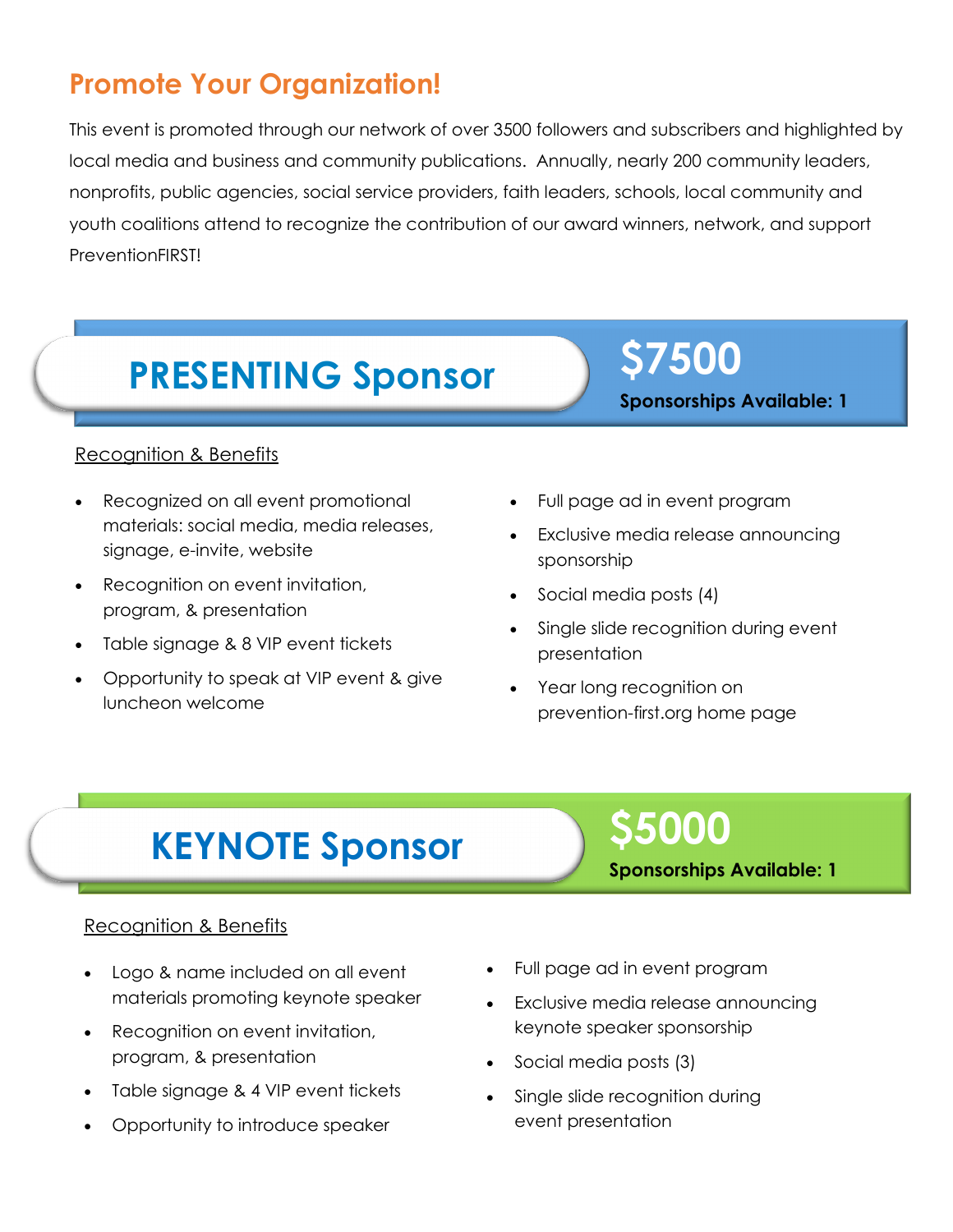# **AWARD Sponsor \$3000**

**Sponsorships Available: 4**

#### Recognition & Benefits

- Logo & name included on all materials recognizing the winner of this award
- Recognition on event invitation, program, & presentation
- 2 VIP event tickets
- Full page ad in event program
- Recognized as award sponsor in media release announcing award winners
- Social media posts (2)
- Single slide recognition during event presentation

# **VIP EVENT Sponsor \$2500**

**Sponsorships Available: 1**

## Recognition & Benefits

- Logo & name included on all materials promoting the VIP event
- Recognition on event invitation, program, & signage
- 2 VIP event tickets
- Full page ad in event program
- Exclusive press release announcing VIP Event sponsorship
- Social media posts (2)
- Single slide recognition during event presentation

## **TABLE Sponsors**

### **FULL \$1250**

- Exclusive recognition on table sign
- Recognition in event program and presentation
- 2 VIP event tickets
- Included in social media post recognizing table sponsors

## **HALF \$500**

- Shared recognition on table sign
- Recognition in event program and presentation
- 2 VIP event tickets
- Included in social media post recognizing table sponsors

#### **Sponsorships Available: 8**

#### **Sponsorships Available: 10**